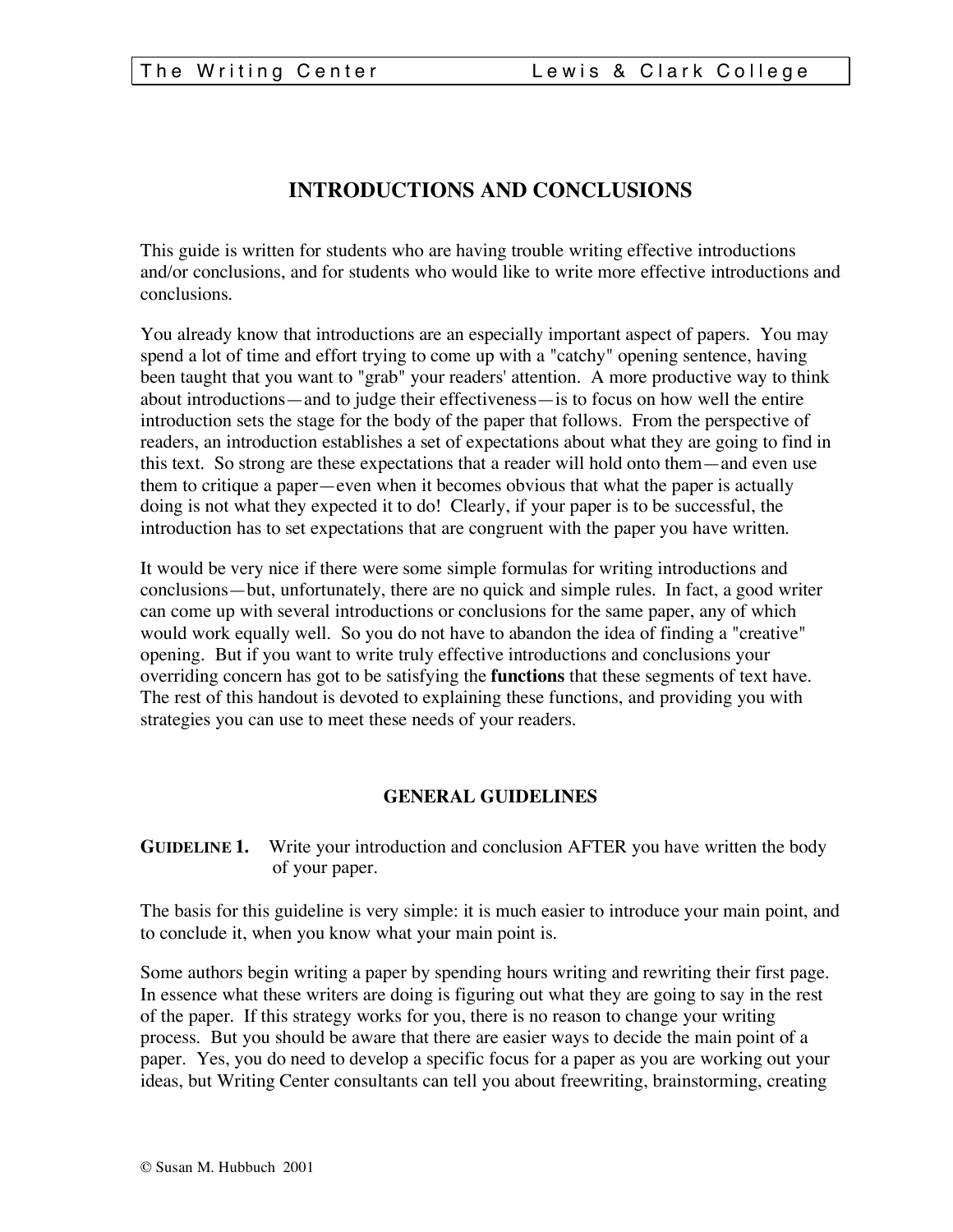maps of the territory, and other strategies you can use to pinpoint your main idea without, first, having to write a polished, perfect introduction.

**GUIDELINE 2:** Think about introductions and conclusions as bridges.

One helpful way to think about introductions is to see them as a bridge you are building between your readers (and what your readers think about your topic) and what you are saying about the topic in the body of your paper.

Similarly, it is helpful to think about conclusions as bridges you are building between your specific idea about your subject and the "world of ideas" that other people have about your subject.

It can be even more helpful to think of yourself and your readers as sharing a particular context. This context is the social environment in which you are working together to share information on a subject of mutual interest, or to discuss common concerns or problems. When you are writing a paper for a class, that class is the obvious and immediate context. Since college courses are designed to introduce you to the work of academic disciplines, those disciplines or subdisciplines form a more general context for your papers (microbiology, social psychology, European history, American literature, et al.). When you are writing more "formal" papers, your readers could well be members of one of these disciplines. From this perspective, introductions and conclusions are bridges you are consciously building between the "world" of your text, and the "world" of the context you and your readers share.

The trick to thinking about introductions and conclusions as bridges is distancing yourself from your own ideas enough so that you can see them in relation to their context. Pulling yourself away from your paper far enough so that you can see it as something outside of yourself can be difficult. Here are some strategies you can use to distance yourself from your own ideas:

• Put your paper away for a day or two.

This simple device will allow you to forget what you meant. When you read your paper again, you will be dependent on what is in writing, just the way your readers are dependent on what is actually said.

• Focus on your readers and the context you share with them.

Think about the course for which you are writing this paper, and, if it is relevant, the discipline that lies behind it. Then freewrite, answering these questions:

- What general knowledge and information do my readers already have about my main idea?
- What are the typical or common views about my idea that my readers have? What attitudes or views about my idea do my readers share with me? Is my view of the subject different from that of my readers? If so, in what way or ways?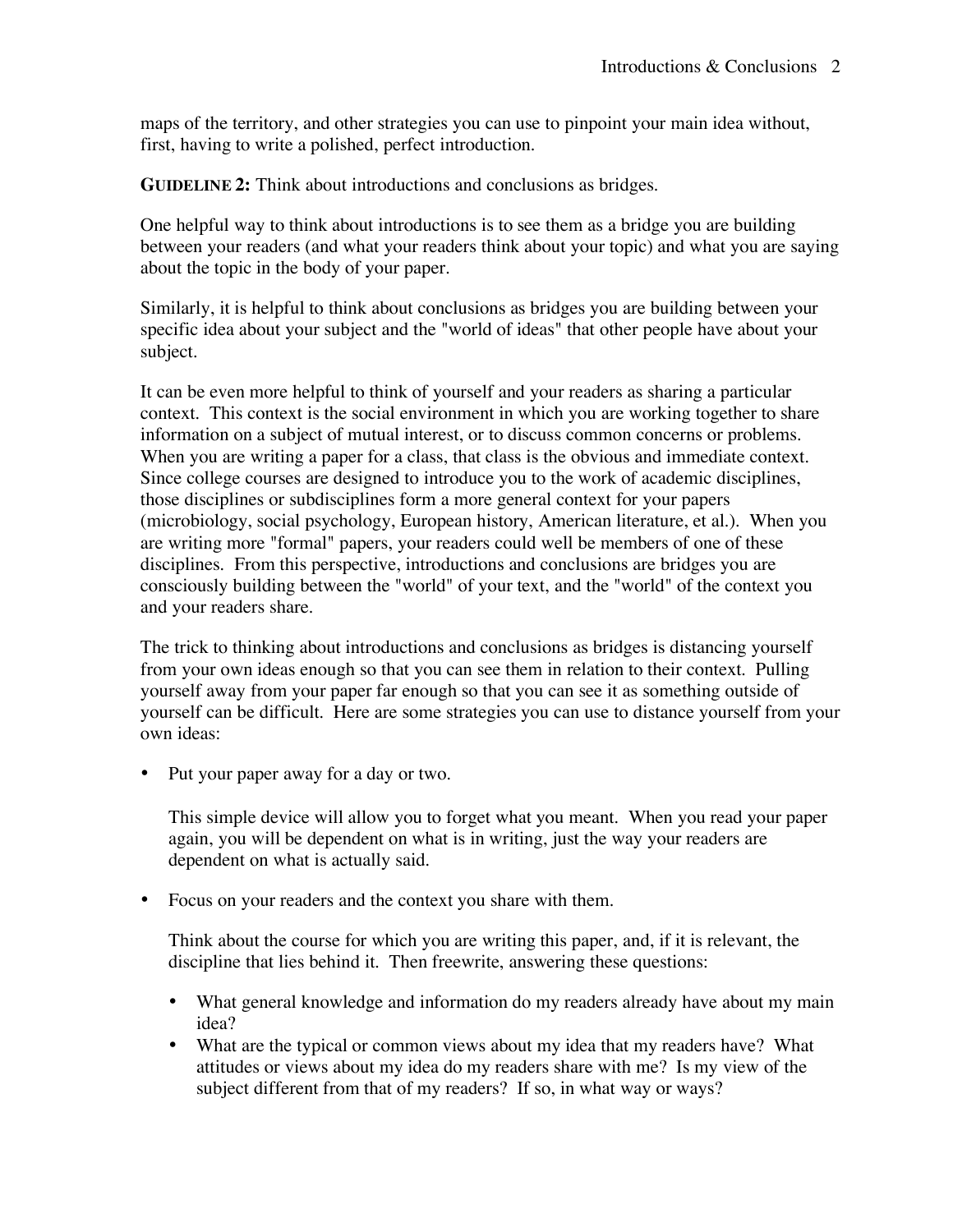• Define the context you share with readers in terms of your common interests, concerns, or problems (intellectual and otherwise) you are seeking to understand and resolve. In what way or ways does the body of your paper connect or relate to this common ground?

With this general approach in mind, you are ready to consider some specific guidelines for introductions and conclusions.

# **INTRODUCTIONS: SOME GUIDELINES**

Introductions to papers have the same purposes or functions as introductions in oral communication situations (meeting strangers at parties, learning about what a course will cover from what a teacher says on the first day of class, learning about the background of a speaker before he or she delivers a formal lecture).

We will consider four main functions of an introduction.

An introduction

- orients your readers
- prepares your readers for the specific ideas you will be presenting in the body of your paper
- establishes the significance of your main idea
- sets the appropriate tone for your paper

Before we consider these four main points, a warning: titles of papers are not a substitute for material that must appear in your introduction. The title of a paper (like the title of a magazine article or the title of a lecture) is there to flag the attention of people who might be interested in the topic. Write your introduction as if the paper had no title.

# **SAMPLE INTRODUCTION**

One of the main objectives Charles Dickens had in writing his novel Hard Times (1854) was to expose the serious limitations of utilitarianism. This philosophy, proselytized by John Stuart Mill (1806-73), contends that all decisions we make, both in our personal and our public lives, should be rational conclusions reached by a logical assessment of the facts. In Hard Times utilitarianism underlies the pedagogy of Gradgrind and his M'Choakum-child school; and Louisa, Gradgrind's daughter and one of his pupils, has learned her lesson all too well. Her decision to marry Bounderby is a utilitarian one. As the novel reveals, however, the marriage was a grave mistake. Louisa fails to reach the goals the marriage promised. More importantly, her efforts to follow her father's exhortations to suppress her imagination and ignore her feelings make her one of the novel's most psychologically complex characters.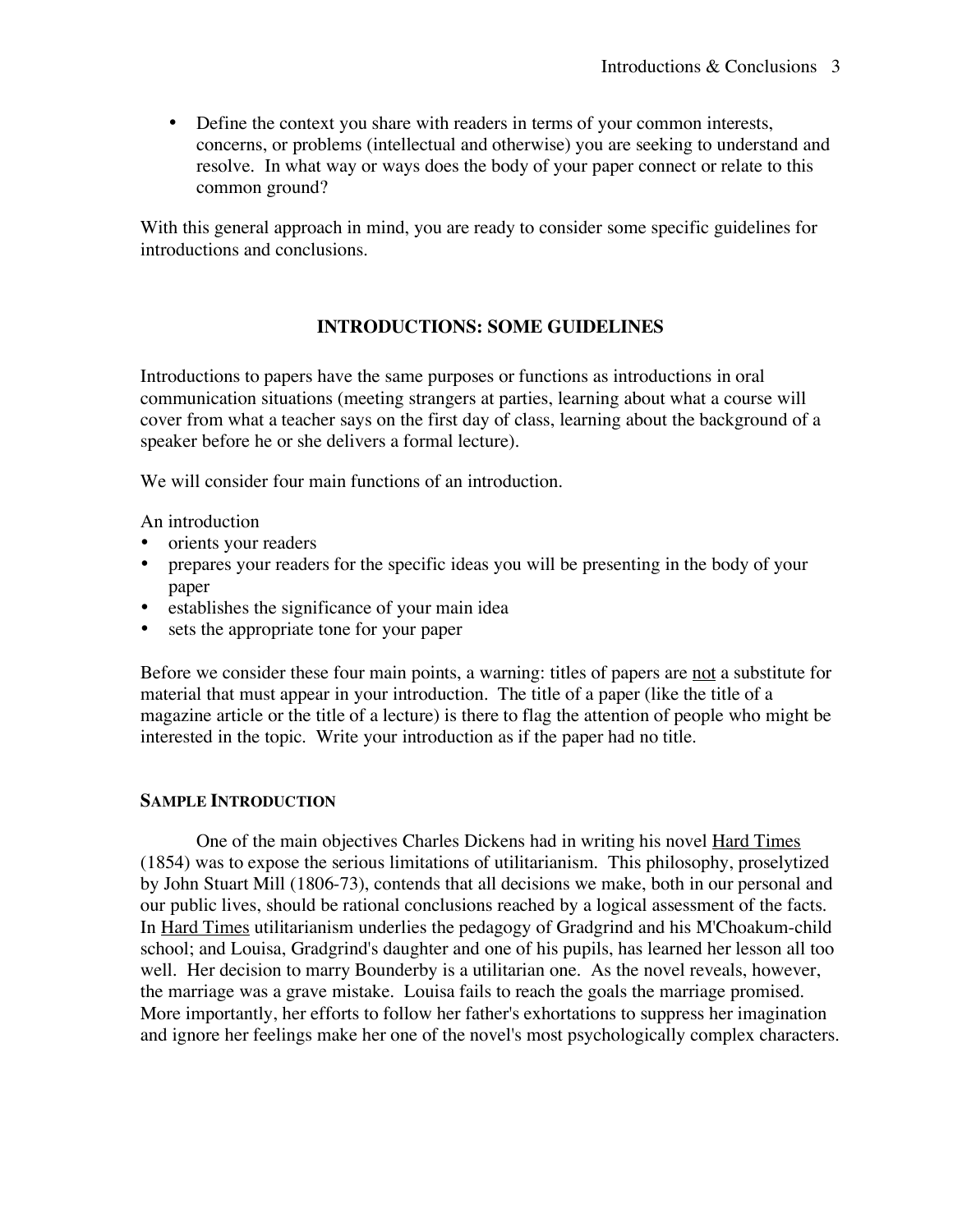#### **AN INTRODUCTION ORIENTS YOUR READER**

If you follow the advice to write your introduction after you have completed the body of your text, you will be thoroughly immersed in the subject matter. Human nature being what it is, it is all too easy to (unconsciously) assume that your readers, too, have been equally preoccupied with this topic. To write an effective introduction, you must remind yourself that, no matter how well acquainted your readers may be with your subject matter, they still need to be oriented to this particular paper.

A good way to remind yourself about this basic need of your readers is to assume that, in the two or three hours before they pick up your paper, their conscious attention has been a million miles away from your topic. Imagine, for example, that a reader played a quick game or two of tennis, then drove around attending to household errands, then was concerned with fixing dinner.

One of your tasks in writing your introduction, then, is to pull your readers' attention away from such mundane matters, and gently but definitely focusing it on the topic of your paper. From the perspective of reading specialists, this orientation function means signaling readers which parts of their memory banks they need to access and to open in order to make sense of the body of your paper.

One simple but important strategy you can use to be sure your introduction satisfactorily orients your readers is to provide key facts, details and vocabulary. For example, give the names (preferably, the full names) of people you will be talking about. If your paper focuses on works (books or poems or paintings, for example) be sure to give the titles of these works (again, preferably the full titles). Providing dates can be a good way to orient your readers to the time frame of your paper. Certainly you will want to include terms that are going to figure prominently in your paper. (The sample introduction above shows you how you can even provide a quickie definition of key concepts.) You can see how each of these details gives your readers important information about which parts of their knowledge banks they have to open in order to comprehend the text of your paper.

# **AN INTRODUCTION PREPARES YOUR READER FOR THE MAIN POINT OF YOUR PAPER**

No matter how knowledgeable your readers may be about the general subject matter of your text, we can guarantee that they do not know your thinking about this topic. Providing this information is, after all, the primary function of the paper itself. So another central function of an introduction is to let readers know exactly how you are approaching this subject matter, and, very often, the main point you are going to make about it (thesis statement or claim).

Closely related to the orientation function of the introduction, preparing your readers for your main point can perhaps best be understood if we go back to the image of the bridge. The introduction is a bridge you are constructing to take your readers from their bank of the river (their knowledge, assumptions, and attitudes about your subject or topic) to your bank of the river (the point of view and ideas you'll be covering in the body of your paper).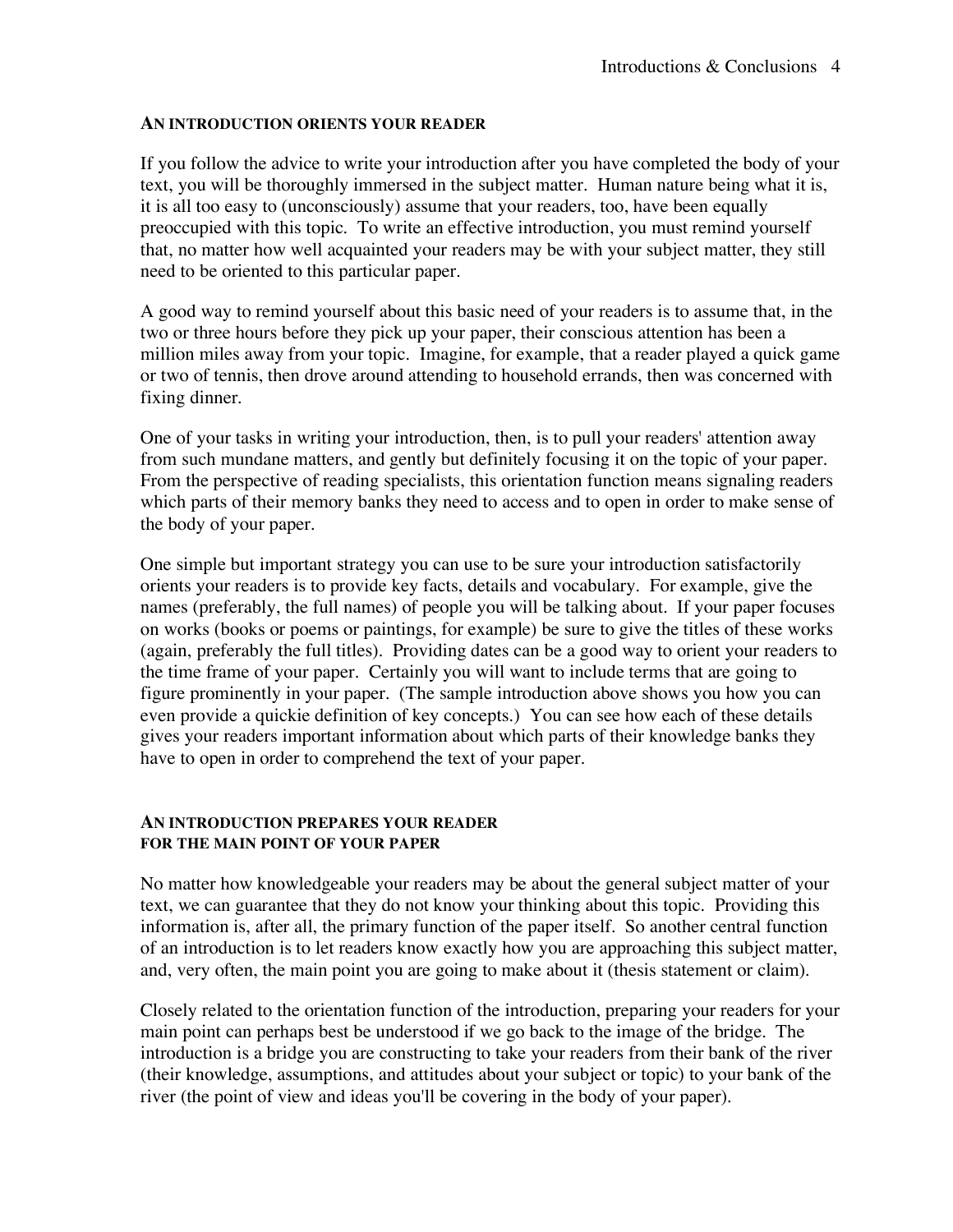Again, there are no "rules" about the length of an introduction. Here are the two salient factors you need to balance. Your readers are eager to know exactly what you are going to be doing in this paper, what you have to say about the topic. But they also need to be properly oriented. SO—you want to make your bridge as short as possible. At the same time, you need to provide a solid flooring for it so that your readers don't lose their footing and plunge into the river! Take a look at the sample introduction, and notice how each sentence carefully moves readers step-by-step toward the specific focus of the text.

Here are some strategies you can use to build this bridge:

- Go back to the freewriting you did about the context for which you are writing. Look for the point where the river between the territory of your text and the territory of your readers is narrowest. To make your bridge as short as possible, you want to begin construction on common ground you already share with your readers. In other words, you want to look for points where your approach/ideas/concerns come closest to those of your readers. In addition to keeping your introduction short, this approach has another major advantage. It increases your authority and credibility by telling your readers that you see yourself as a member of the group that you are addressing.
- Here's another way to approach the same issue. Ask yourself this question: what line of thought would most quickly take my readers from where they are to where I need for them to be?
- Never forget that an introduction is an OVERVIEW. A common trap is getting into too much detail or explanation. Watch for this trap, and move any such detailed explanations into the body of the paper.

**NOTE**: In addition to letting your readers know exactly how you have approached your material and/or the main point you will be making, there may be occasions when you will also want to include a road map of the paper. That is, there may be occasions when you will want to give readers explicit information about how you've structured the paper ("In the first section of my text I will lay out some basic details about recent conflicts between the Fantes and the Yolongs. From there I will present the most common theories of nationalism. . ."). Such road maps tend to be most useful to readers under the following three conditions: (1) when a paper is long (say fifteen or more pages), (2) when the text divides up into separable sections, and (3) when it may not be obvious to readers how the sections of the text fit together into an organic whole.

Before we leave this section, I want to say a few more words about the openings of introductions.

It should be obvious by now, but it is worth making explicit: generally speaking, you will place your main point/thesis statement/claim at the END of the introduction, NOT at the beginning. Since your readers expect you to orient them and prepare them for your main point, they will read your opening sentences as aspects of SHARED knowledge, not a specific point you intend to make!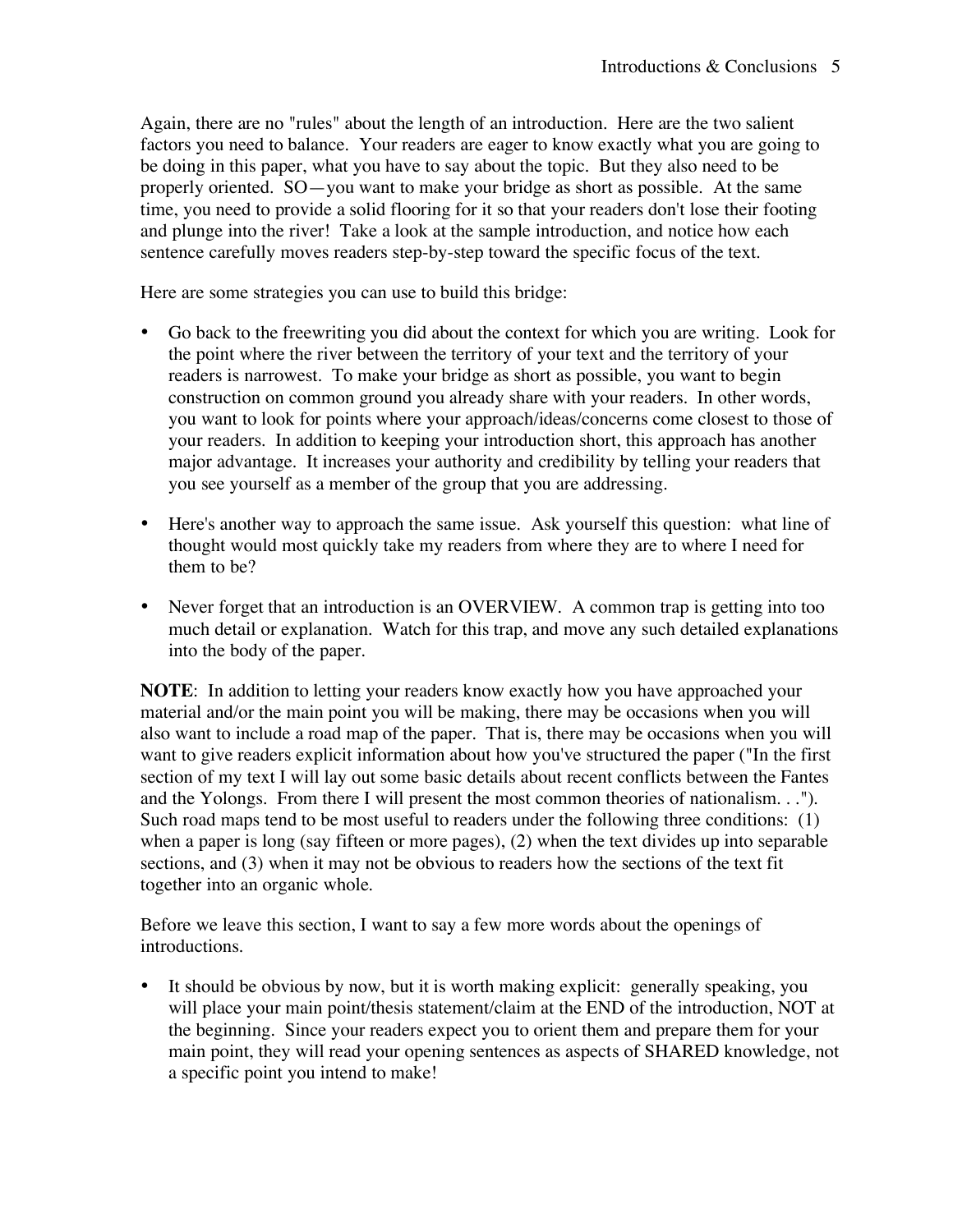• It is not unusual for inexperienced writers to begin their introductions with statements that are huge generalizations, or statements that go way back in time: "Since humankind emerged from caves, we have always wanted. . . " or "One central function of literature has always been to critique society...."

These types of statements tend to irritate sophisticated readers, giving them a poor impression of the writer. At best, sophisticated readers consider such statements banal; at worst, readers consider them unwarranted generalizations. Finally, such statements imply that the writer shares very little common ground with these readers. Readers begin to wonder, then, if this writer has anything meaningful to say about their specific interests. So I'll reiterate the importance of finding as much common ground with readers as legitimately exists, and starting the bridge of your introduction from that point.

• Finally, there is that matter of that "catchy" opening that "grabs" readers' attention. The trouble with this little rubric—which is really most relevant to headlines in popular magazines—is that it fails to consider the issue of attention in any meaningful way. (And it can really throw off the tone of a text!) In the section on orienting readers, we have already spoken about the need to tell readers where they should focus their attention. The other important aspect of the readers' attention has to do with their engagement with the content of your text. People give serious and thoughtful attention to matters that they consider important or significant. Thus another function of introductions is establishing the significance of your approach and thinking, so let's turn to that issue now.

#### **AN INTRODUCTION ESTABLISHES THE SIGNIFICANCE OF YOUR MAIN IDEA**

We assume that you've spent time working on a paper because you considered the topic important enough and meaningful enough to warrant this expenditure of energy. Moreover, in the real world (if not always in the classroom) writers write because they have decided they have something valuable or important to share with others. However, just because your approach to your topic is meaningful to you, you cannot assume that your readers will automatically see it as meaningful. So another obligation you have in introducing your paper is to be sure your readers see how your approach and your ideas are—or could be—of interest or concern to them.

In the Writing Center, we call this responding to the "so what?" question:

Bees dance to indicate where the other bees in the hive can find pollen.

Japan has a better balance of trade than does the U.S.

So what? Who cares? What difference does it make?

These questions are not facetious. People give serious thought and consideration to things that are of direct interest to them, to things they consider valuable or important. Although you may respond to the "so what?" question in more detail in your conclusion (see the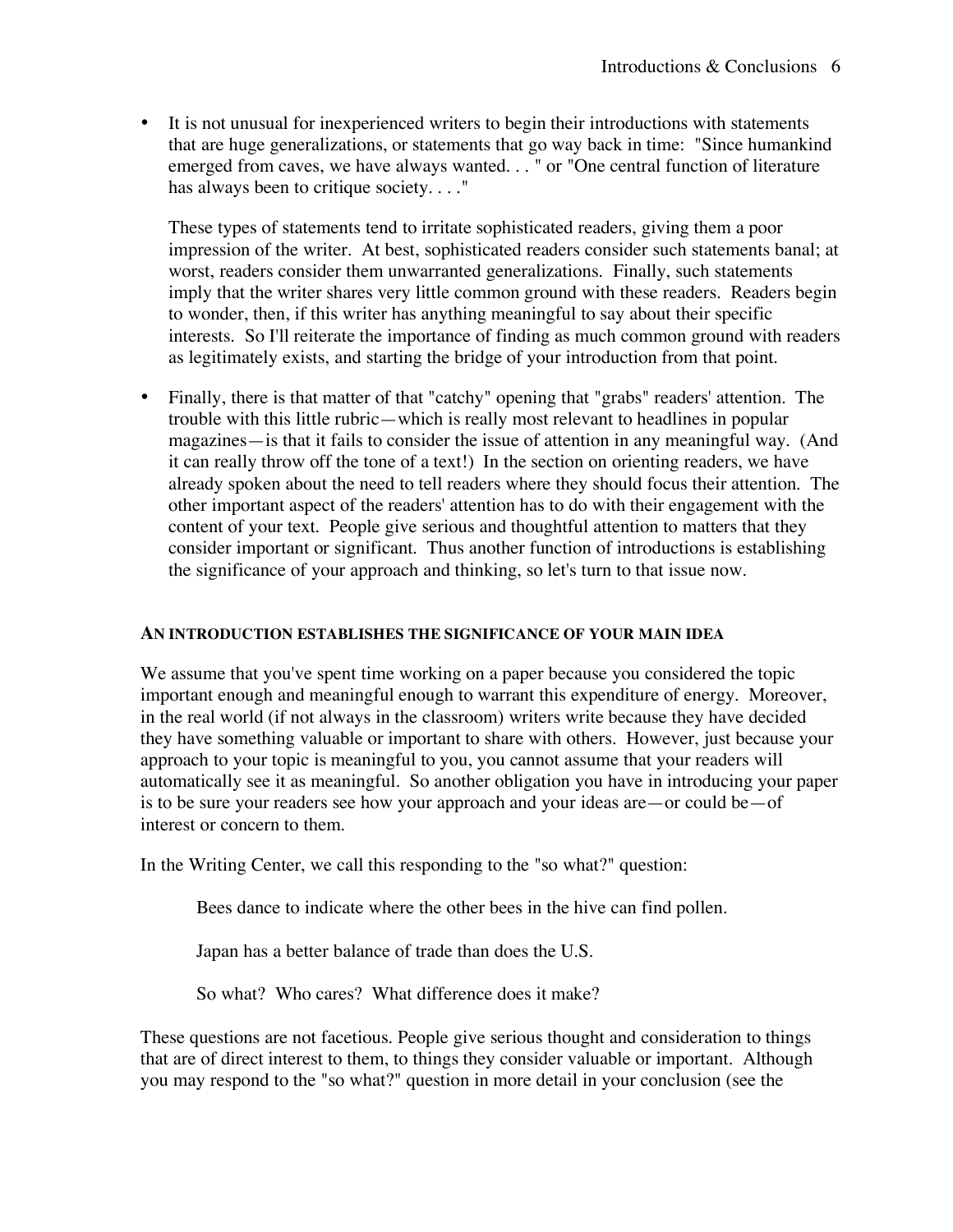following section of this handout), you need to consider it when you are writing your introduction.

If you examine the introductions to the scholarly writing you are required to read for your courses, you will find that responding to the "so what?" question often provides the writer with the basic structure for his/her introduction. Beginning with a concise statement of a mutually-shared concern/interest/intellectual problem, and briefly establishing its importance to the group, the writer then situates his/her focal point into this specific context.

While most social workers agree that child abuse is a growing problem, they are less sure about ways to prevent it. In this paper I will examine a treatment program that has been used very successfully in changing the behavior of child abusers, offering reasons why it seems to be so effective.

In making sure your introduction addresses the issue of significance, you'll want to turn again to the freewriting you did about the context of your paper, paying particular attention to your answers to the question about this group's common interests, and the way or ways your central focus relates to this common ground. You may want to do some further freewriting, talking to yourself about how you became interested in the topic, and/or recording the question that you asked yourself when you were investigating this topic:

--how can child abuse be prevented?

--precisely how does DMSO work?

In those cases where your focal point seems to be less obviously related to the concerns of your readers, you may want to address the "so what?" question more explicitly.

# **AN INTRODUCTION SETS THE APPROPRIATE TONE FOR YOUR PAPER**

The tone of a piece of prose is the more intangible "atmosphere" you create. Specifically, tone refers to the attitude or stance you take to your readers and to your subject matter. In addition to orienting readers and preparing them for your main idea, your introduction establishes the stance you are going to take throughout the paper. It is vital that, in the introduction, you establish the right tone. If you are "cute and jokey" in your introduction, readers are going to assume that this is the stance you will maintain throughout the paper. If you talk about your subject in the body of your paper in a serious and thoughtful way, then the tone of your introduction has to be serious and thoughtful.

We are now going to consider conclusions. However, you may want to stop here for a moment and try some of these strategies on an introduction to a paper you are writing.

Remember:

An introduction builds a bridge from where your readers are to where you want them to be when they start the body of your paper.

An introduction:

- orients your reader
- prepares your reader for the specific idea you will be presenting in the body of your paper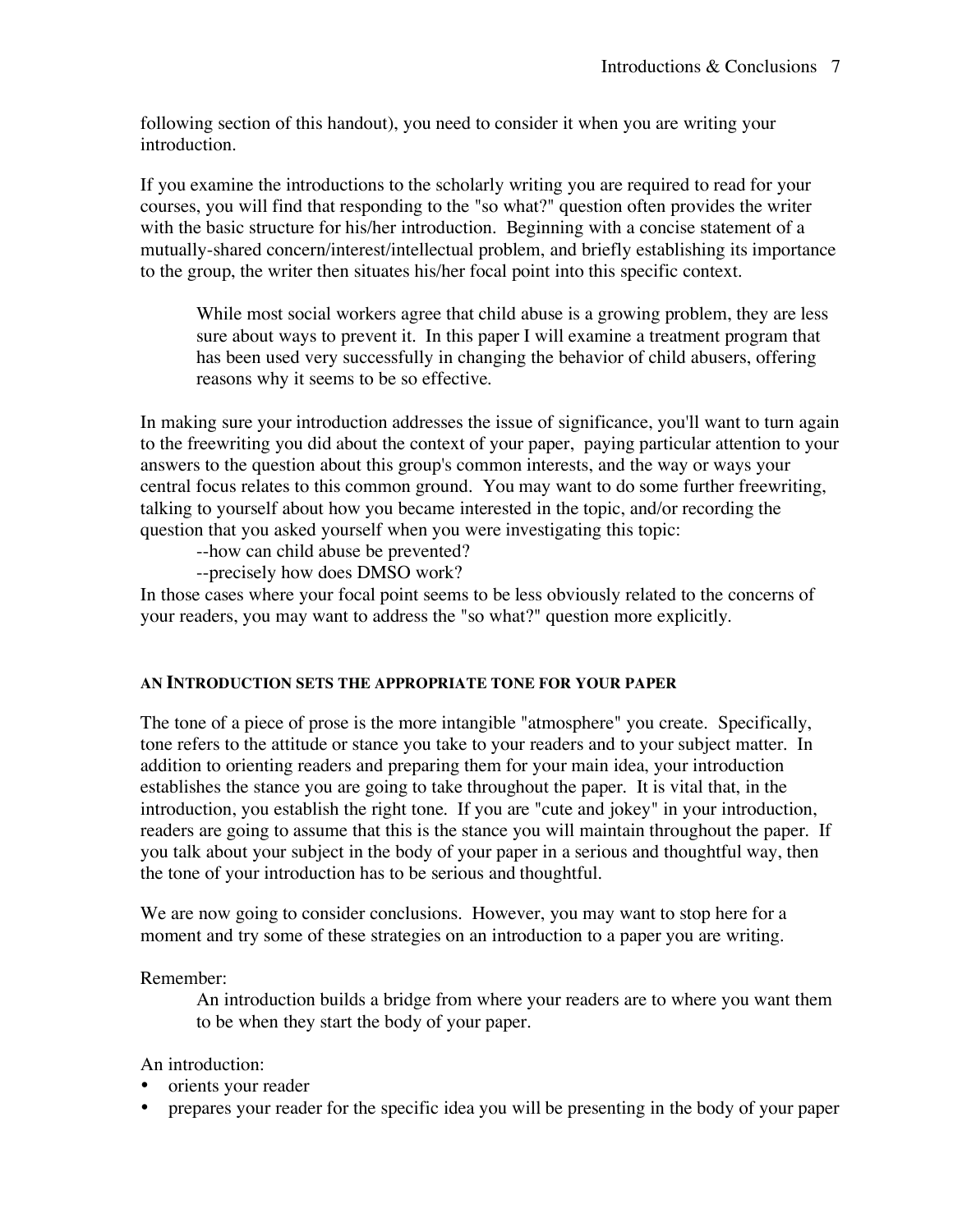- establishes the significance of your main idea
- sets the appropriate tone for your paper

If you decide to be "creative," be sure your efforts satisfy these four functions of an introduction!

### **CONCLUSIONS: SOME GUIDELINES**

As is the case with introductions, writing an effective conclusion requires a writer to look at the main point of a paper within the larger social context in which and for which it has been written. Again, in writing your conclusion you'll have to keep in mind the functions of this segment of a paper. Basically, a conclusion responds to two needs and expectations of readers:

- it provides readers with a sense of closure
- it addresses the "so what?" question by discussing the ramifications or implications of what the writer has said in the body of the paper

#### **A CONCLUSION PROVIDES A SENSE OF CLOSURE**

Conclusions should give readers a sense of a stopping place where they can rest and reflect on the points the writer just made in the text. Typically, this sense of closure is provided by the writer's summing up his/her main point(s). As is the case with most rhetorical decisions that writers have to make, common sense should prevail. The amount of space you will need to devote to such summing-up will depend on these factors: (1) the length of the body of the text, (2) the complexity of the argument or picture that has been presented, (3) whether or not you explicitly stated your main point or conclusion in your introduction.

If it has been carefully written, a short paper of 2-3 pages will require very little summation; after all, your readers just read it! On the other hand, a paper that runs 20 or 30 pages is going to require more summation because the writer will want to pull together the various points he/she has made into an organic whole.

#### **A CONCLUSION ADDRESSES THE RAMIFICATIONS OR IMPLICATIONS OF WHAT YOU'VE SAID IN YOUR PAPER**

The other function of a conclusion picks up the significance issue discussed in the section on introductions. At this point, you will have spelled out your thinking for your readers, so the "so what?" question for readers becomes: "OK. So I'm willing to accept your point that Jefferson was a hypocrite [or Peru mishandled its balance of trade, or whatever your main point was]. Now, what do you want me to do with this idea?"

The issue of ramifications and implications can be tricky for writers of college papers. In the "real" world of written communication, writers are normally inspired to compose papers because they believe they have something of value or importance to add to the conversation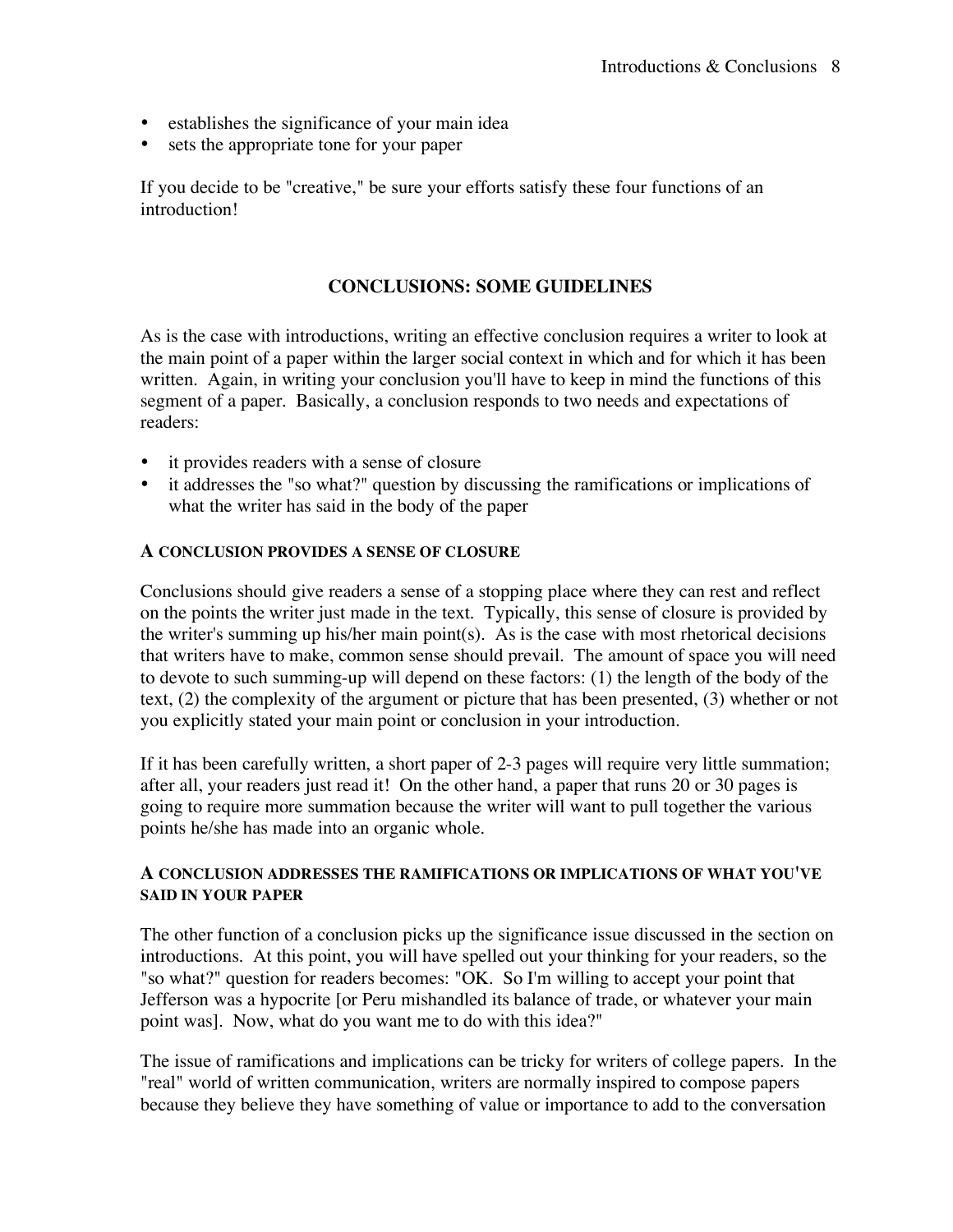that is going on among those people who constitute the group they are addressing. In the conclusion the writer then focuses on this matter, explaining how the point he has made, or the approach he has taken, either reinforces knowledge or methodologies the group already has, or suggests changes in them. Again, to see this at work, take a look at the conclusions of scholarly articles you are reading for your courses.

In cases where you feel you have a good grasp of the way experts in the field look at the topic you've covered in your paper, you should feel confident in expressing the implications or ramifications of your work. If, for example, your research on vitamin C suggests that large doses of this vitamin are, at best, ineffective, and may even be dangerous, then you may want to spell out a couple of ramifications: more research on this issue is called for, and, meantime, consumers should be urged to stop wasting their money on vitamin C supplements.

In cases where you feel less knowledgeable about the field as a whole, draw on the context of your course for implications and ramifications. How does the point you've made fit into what you've been studying, discussing, reading in class? Does your main point relate to other subjects or works you've covered? Does it apply to basic themes and/or assumptions the class has been making? Another way to approach this issue would be to talk about ramifications or implications at a personal level: did this investigation/analysis change your own views of the subject? has it affected your understanding of other works or issues?

A simple strategy I use to discover the implications/ramifications of papers I have written is this. When the paper is complete (except for conclusion), I find a quiet spot where I won't be distracted and simply read the whole text. When I reach the end, I make notes on the thoughts that have popped into my head regarding the "so what? who cares? what difference does it make?" questions.

**A CAUTION**: Our discussion has to end with a warning about what I call the "red bow" approach to conclusions. The image here is that of wrapping up the paper as if it were a gift, with the red bow as the finishing touch. The "red bow" approach manifests itself in a couple of ways. One mirrors the problem discussed in the section on introductions, that of beginning too broadly, or too far back in time. In talking about ramifications or implications, you don't want to generalize too broadly or too absolutely ("Thus Thomas Jefferson is the greatest philosopher America has had"). Which brings us to the other trap you want to avoid, which is implying (or stating) that your point of view is the only legitimate one, that nobody needs to bother visiting this issue again because you have resolved it, forever and always. If you look carefully at the conclusions scholars make, you'll notice that they usually limit the scope of the ramifications they discuss, and take a stance that is both open-minded and cautious. You'll rarely, if ever, see them stating that they've "proved" something. Rather, they use verbs such as *seem*, *indicate*, *suggest*, *imply*, often further qualified with modals such as *may* or *could*. Typically they invite their fellow scholars to do more research in this area. You would be wise to adopt this more cautious and reflective tone.

I will myself conclude this section on conclusions by reminding you that writing effective conclusions is not easy. Writers need to have quite a bit of sensitivity to their readers' needs